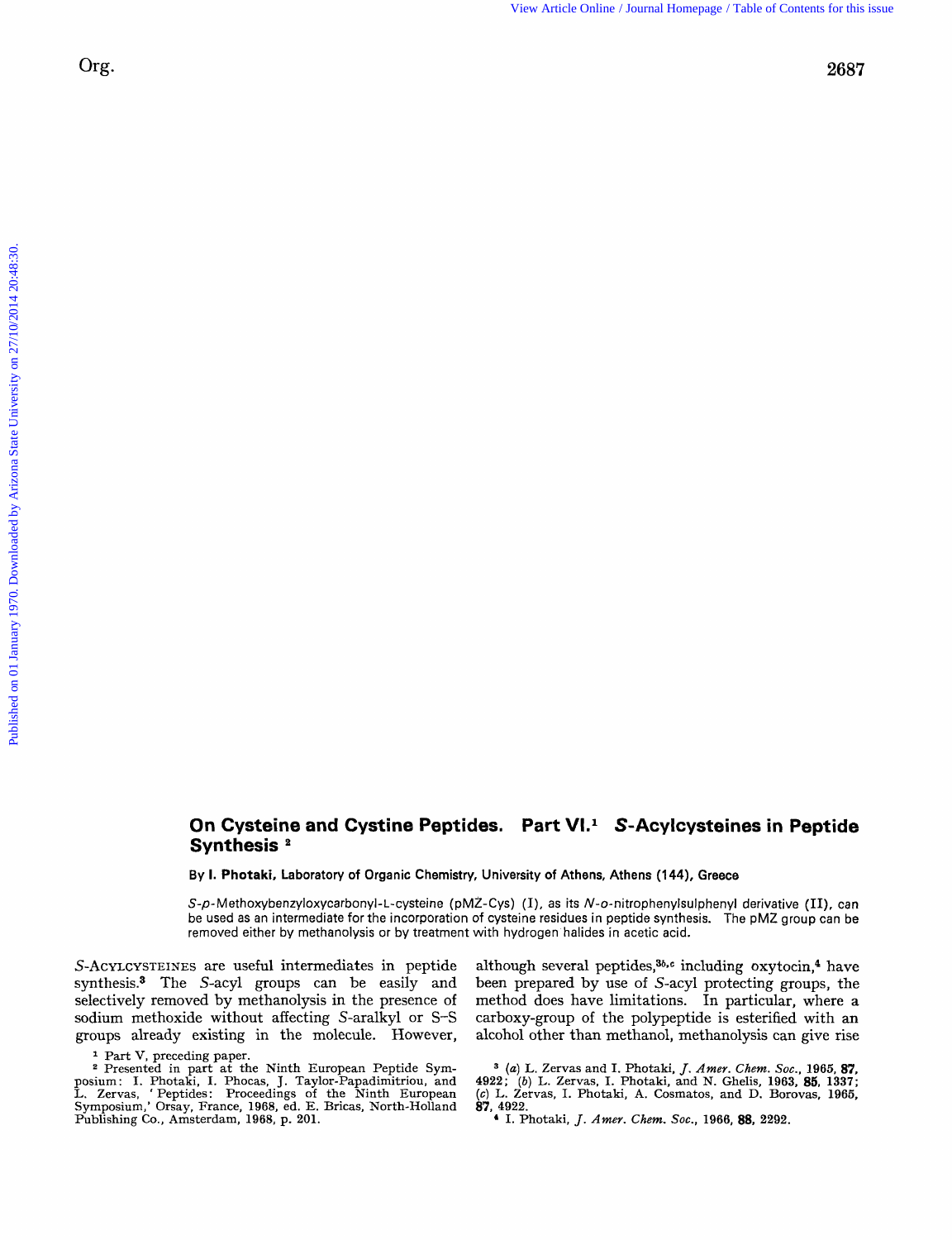to transesterification. $3b$  This is a serious disadvantage in cases where selectively removable ester groups such as diphenylmethyl, t-butyl, *etc.* are used. It can be avoided if, instead of the usual acyl groups such as benzoyl,<sup>3</sup> the  $\phi$ -methoxybenzyloxycarbonyl (pMZ) group is used for S-protection. In contrast to benzoyl, this group can be removed not only by methanolysis but also with 1.5N-hydrogen chloride in acetic acid or  $0.2N$ hydrogen bromide in acetic acid.

Because of the lability of the S-p-methoxybenzyloxycarbonyl group in acid, chain lengthening of a peptide containing this group is only feasible when an *N*protecting group such as *o*-nitrophenylsulphenyl<sup>5</sup> is used.

The following example of synthesis of a tripeptide illustrates the use of the  $p$ -methoxybenzyloxycarbonyl group.

| protecteding group such as o-ntrophenyisuphenyl           | 1s used.                    | con |
|-----------------------------------------------------------|-----------------------------|-----|
| The following example of synthesis of a tripeptide model) | mole                        |     |
| illustrates the use of the $p$ -methoxybenzyloxycarbonyl  | (180 m<br>chord<br>gravally |     |
| PMZ                                                       | pMZ                         | 10  |
| PMZ                                                       | 10                          |     |
| CMZ                                                       | 10                          |     |
| CMZ                                                       | 110                         |     |
| CMZ                                                       | 12                          |     |
| CMZ                                                       | 12                          |     |
| CMZ                                                       | 130                         |     |
| CMZ                                                       | 1410                        |     |
| CMZ                                                       | 15                          |     |
| CMZ                                                       | 16                          |     |
| CMZ                                                       | 17                          |     |
| PMZ                                                       | 18                          |     |
| CMZ                                                       | 180                         |     |
| CMZ                                                       | 19                          |     |
| CMZ                                                       | 10                          |     |
| CMZ                                                       | 110                         |     |
| OMZ                                                       | 110                         |     |
| OMZ                                                       | 110                         |     |
| OMZ                                                       | 110                         |     |
| OMZ                                                       | 110                         |     |
| OMZ                                                       | 110                         |     |
| OMZ                                                       | 110                         |     |
| OMZ                                                       | 110                         |     |
| OMZ                                                       | 110                         |     |
| OMZ                                                       | 10                          |     |
| OMZ                                                       | 110                         |     |
| OMZ                                                       |                             |     |

**9-Methoxybenzyloxycarbonyl-L-cysteine** (I) prepared by interaction of  $\phi$ -methoxybenzyl chloroformate  $\theta$ and cysteine at pH **7.5** was transformed into its onitrophenylsulphenyl derivative (11) according to a reported general procedure.5a Coupling of this *NS*protected cysteine with glycine ethyl ester affords a protected dipeptide (111) from which the nitrophenylsulphenyl group is removed selectively by the action of 2 equiv. of hydrogen chloride in ether. The hydrochloride of the dipeptide ester thus formed is coupled with **N-benzyloxycarbonyl-L-phenylalanine** to give a protected tripeptide (IV). Removal of the  $S-\rho$ -methoxybenzyloxycarbonyl group, by methanolysis, by 1.5Nhydrogen chloride in acetic acid, or by  $0.2N$ -hydrogen bromide in acetic acid, gives N-benzyloxycarbony1-L**phenylalanyl-L-cysteinylglycine** ethyl ester (V) *.3a*  Oxidation of this compound yields the corresponding cystine derivative **(VI).3a** If a peptide chain of greater length is to be made, the  $o$ -nitrophenylsulphenyl<sup>5</sup> (or trityl') method must be used subsequently instead of the benzyloxycarbonyl method.8

## EXPERIMENTAL

Anhydrous solvents were used for the coupling reactions and for removal of the *N-* or S-protecting groups. Evapor-

*<sup>6</sup>(a)* L. Zervas, D. Borovas, and E. Gazis, *J. Amer. Chem. Soc.,* **1963, 85, 3660;** *(b)* **L.** Zervas and Ch. Hamalidis, **1965, 87,** 

J. H. Jones and G. T. Young, *Chem. and Ind.,* **1966, 1722.** 

## J. Chem. SOC. (C), **1970**

ations were carried out in *vacuo* at 35-40'. M.p.s were taken for samples in capillary tubes. Before analysis compounds were dried  $(P_2O_5)$  at room temperature under high vacuum. Microanalyses were performed by Dr. H. Mantzos, Analytical Laboratory, Royal Hellenic Research Foundation, T.1.c. was performed in the solvent systems *(a)*  n-butanol-acetic acid-water **(100** : **10** : **30),** (b) tolueneacetic acid-pyridine (80 : **1** : **lo),** (c) chloroform-carbon tetrachloride-methanol **(6** : **3** : 1) ; substances with a free amino-group were detected with ninhydrin and N-protected derivatives with iodine. Free SH groups were determined by titration with  $0.1$ N-iodine. $^{3b}$ 

S-p-Methoxybenzyloxycarbonyl-L-cysteine (I) .- To a solution of anhydrous L-cysteine hydrochloride **(15.7** g., **0.1**  mole) in ice-cold aqueous M-sodium hydrogen carbonate (180 ml.), an ethereal solution (80 ml.) of  $p$ -methoxybenzyl chloroformate **(18** g., **0.09** mole) was added. The mixture was vigorously shaken for **1** hr. at'O' and then for 1 hr. at 10-15°. The precipitated S-p-methoxybenzyloxycarbonyl-L-cysieine was filtered off and washed with acetone and then with ether; yield 7.8 g.  $(30\%)$ , m.p.  $180-182^{\circ}$  (decomp., sinters at  $165-166^{\circ}$ ,  $\overline{R}_R$  0.45 in system (a). A sample was purified by dissolution in dimethylformamide-2N-hydrochloric acid **(1** : l), filtration, and reprecipitation with sodium acetate; m.p.  $180-182^{\circ}$ ,  $[\alpha]_D^{22}$  -46.5° (c 1 in  $\text{AcOH})$  (Found: C,  $\text{50-8}; \text{ H, 5-4}; \text{ \ } \tilde{\text{N}}, \text{ \ } \text{5-1}. \text{ \ } \text{C}_{12} \text{H}_{15} \text{NO}_5$ requires **C,** 50.5; H, **5.3;** N, **4.9%).**  2088<br>
2088<br>
1. Chern, Chern, Saint-Baria (and Suivanninge alians cent extrict on 18. Dec. Co.) (1970.<br>
in distribution of the main of the main of the main of the main of the main of the main of the main of the main of the

 $N$ -o-Nitrophenylsulphenyl-S-p-methoxybenzyloxycarbonyl-L-cysteine Dicyclohexylammonium Salt *(II)*.-This was prepared from o-nitrophenylsulphenyl chloride **(1.9** g., **0.01**  mole) and compound (I) (2.85 g., **0.01** mole) by the procedure **(C)** described by Zervas et *dsa* The crude product **(4.8** g.), m.p. **152-155",** was triturated with boiling methanol  $(20$  ml.); after cooling, filtration gave dicyclohexylammonium *salt* (3.9 g., 63%), m.p. 154-155° (from ethanol),  $[\alpha]_n^{19}$  $-30.6^{\circ}$  (c 1 in Me<sub>2</sub>N<sup>·</sup>CHO),  $R_F$  0.1 in system (b) (Found: C, **58-5;** H, **6.6;** N, **7.1;** S, **10.6.** C,,H,,N,O,S, requires **C,**  58.1; H, **6.7;** N, **6.8;** S, **10.3%).** 

*N-o-Nitro~henylsul~henyl-S-p-methoxybenzyloxycarbonyl-*L-cysteinylglycine Ethyl Ester (111) **.-TO** a precooled (0') solution of compound (11) **(6.2** g., 0.01 mole) and glycine ethyl ester hydrochloride **(1.39** g., **0-01** mole) in chloroform (50 ml.), NN'-dicyclohexylcarbodi-imide (2-2 g., **0.01 1**  mole) was added, and the mixture was kept at room temperature overnight. The precipitate (of  $NN'$ -dicyclohexylurea and dicyclohexylamine hydrochloride) was filtered off and the filtrate was washed successively with water, cold dilute sulphuric acid, water, aqueous potassium hydrogen carbonate, and water again, dried, and evaporated to dryness. The residue gave the N-protected dipeptide ester **(4.2 g., 80%),** m.p. **135-137"** (from methanol), unchanged after further recrystallisation from ethanol,  $\alpha$ <sup>23</sup> -18.3' (c **2** in tetrahydrofuran) (Found: **C, 50-7;** H, **4-8;**  N, **8.0;** S, **12.4. C,zH25N,0,S2** requires **C,** *50.5;* H, 4-8; N, **8.0;** S, 12.2%).

N-Benzyloxycarbonyl-L-phenylalanyl-S-p-methoxybenzyl*oxycarbonyl-L-cysteinylglycine* Ethyl Ester (IV) .-To a solution **of** the dipeptide derivative (111) **(2.35** g., **0.0045** 

\* M. Bergmann and L. Zervas, *Ber.,* **1932, 65, 1192;** Ger.P. **556,79811932.** 

J. C. Sheehan and G. P. Hess, *J. Amer. Chem. SOC.,* **1955, 77, 1067.** 

solution of the dipeptide derivative (III) (2:35 g., 0:0045<br>
<sup>7</sup> L. Zervas and D. M. Theodoropoulos, *J. Amer. Chem. Soc.*, <br> **1956, 78,** 1359; G. C. Stelakatos, D. M. Theodoropoulos, and L. Zervas, *ibid.,* **1959, 81, 2884; L.** Velluz, G. Amiard, and R. Heymks, *Bull. Soc. chim. France,* **1955, 1283.**